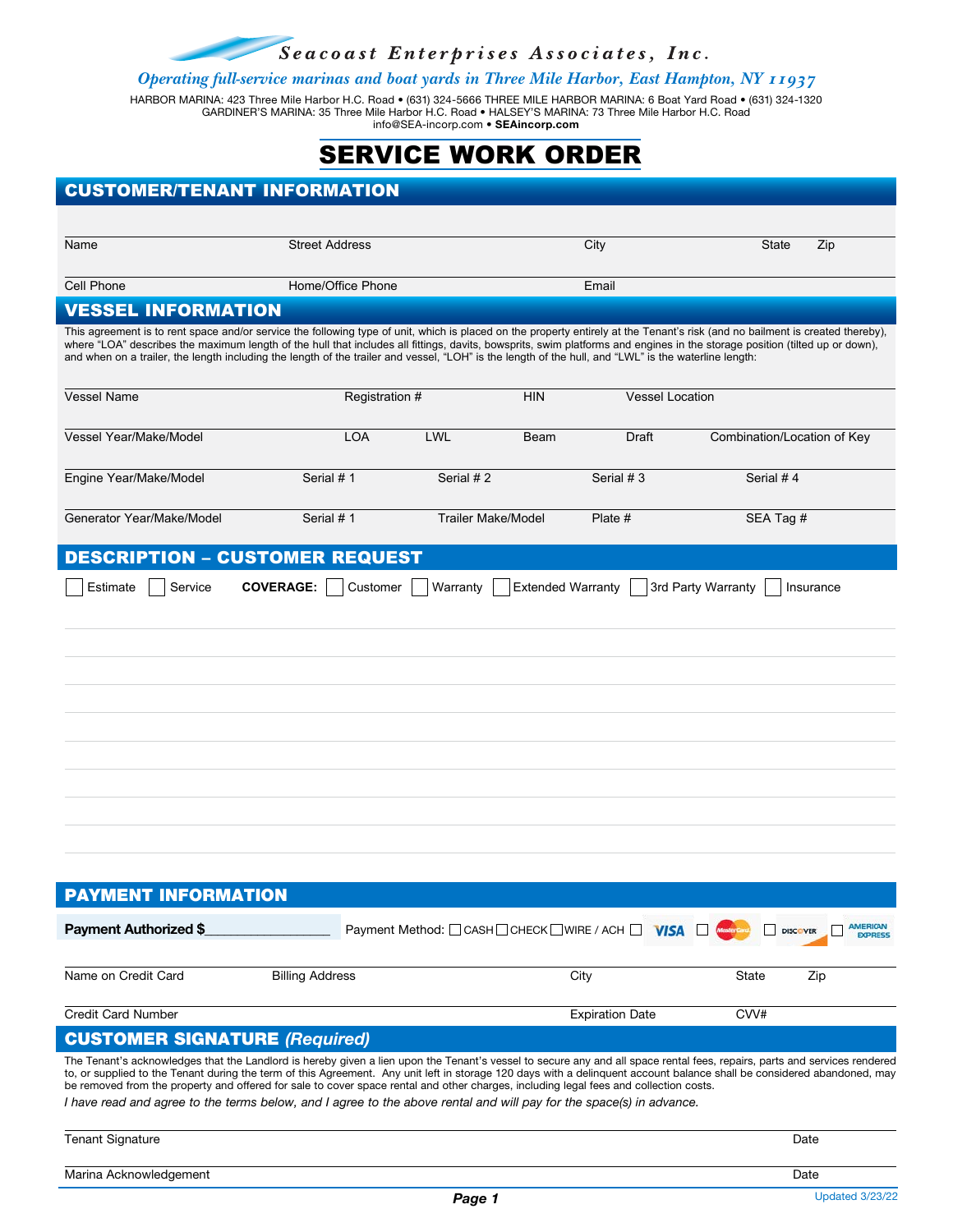Seacoast Enterprises Associates, Inc.

### *Operating full-service marinas and boat yards in Three Mile Harbor, East Hampton, NY 11937*

HARBOR MARINA: 423 Three Mile Harbor H.C. Road • (631) 324-5666 THREE MILE HARBOR MARINA: 6 Boat Yard Road • (631) 324-1320 GARDINER'S MARINA: 35 Three Mile Harbor H.C. Road • HALSEY'S MARINA: 73 Three Mile Harbor H.C. Road info@SEA-incorp.com • **SEAincorp.com**



Estimates are available upon request. Call for details

#### SERVICE LABOR RATES *(rates listed are per hour and billed in ¼ hour increments with a ½ hour minimums)*

| CLEAN & DETAIL                   | \$85.00                                                                                     |  |
|----------------------------------|---------------------------------------------------------------------------------------------|--|
| CAPTAINS OR CREW                 | Basic Crew: \$85.00<br>Captains: \$175.00<br>Advanced Crew: \$110.00                        |  |
| <b>GENERAL BOATYARD SERVICES</b> | \$110.00: Fiberglass, Woodwork, Paint, Varnish                                              |  |
| <b>SPECIALTY SERVICES</b>        | \$175.00: Sail Installation, Rig, Tune, Line Splice, Swage, Gel Coat and Specialty Painting |  |
| <b>TECHNICIANS</b>               | \$175.00: Gas & Diesel Engines, Outdrives, Transmissions, Running Gear                      |  |
| <b>SPECIALTY TECHNICIANS</b>     | \$175.00: Electrical, Plumbing, Welding, Heat and Air Conditioning Systems                  |  |
| <b>SUBCONTRACTORS</b>            | Priced by the job: Electronics, Fiberglass, Woodwork, Paint, Varnish, Welding, Detailing    |  |
|                                  |                                                                                             |  |

## FLAT RATE LABOR RATES *(rates listed are per ft LOA or LWL , after rounding up to the nearest foot)*

"LOA" describes the maximum length of the hull that includes all fittings, davits, bowsprits, swim platforms and engines in the storage position (tilted up or down), and when on a trailer, the length including the length of the trailer and vessel. "LWL" is the waterline length.

| 1. Pick up from Sidetrack, Launch (a,d)                      | \$11.00 / ft LOA                          |
|--------------------------------------------------------------|-------------------------------------------|
| 2. Pick up from Sidetrack, Load on Trailer (a,d)             | \$11.00 / ft LOA                          |
| 3. Haul and Sidetrack or Load on Trailer (a,d)               | \$11.00 / ft LOA                          |
| 4. Haul, Inspect, Launch (a,d)                               | \$14.00 / ft LOA                          |
| 5. Haul, Load onto Customer Trailer at launching ramp        | \$110.00 / hour                           |
| 6. Unload Trailer and Launch or Sidetrack (a,d)              | \$12.00 / ft LOA                          |
| 7. Unload Trailer and Load Trailer (a,d)                     | \$17.00 / ft LOA                          |
| 7. Lift time, per hour (d)                                   | \$110,00 / hour                           |
| 8. Emergency haul and services (a,d)                         | 1.5 x normal rates                        |
| 9. Pressurewash waterline and below (b,d)                    | \$7.00 / ft                               |
| 10. Step or un-step mast (a,d)                               | \$15.00 / ft of mast                      |
| 11. Crane charges (a)                                        | \$140.00 / occurrence                     |
| 12. Paint bottom (c,d)                                       | \$29.00 / ft LWL, materials included      |
| 13. Paint outdrive or lower unit                             | \$190.00 minimum each, materials extra    |
| 14. Paint outboard bracket, underwater metals                | \$85.00 minimum each, materials extra     |
| 15. Cleaning and Detailing, prices upon request              | Flat rate and hourly                      |
| 16. Transport by customer trailer                            | \$175.00 / hour, plus materials           |
| 17. Transport by S.E.A. boat or trailer                      | \$175.00 / hour, plus materials           |
| 18. Road Call outside 5-mile radius                          | \$50.00 minimum                           |
| 19. Holding tank pump-out                                    | \$110.00 minimum                          |
| 20. Storage of boats, trailers, etc, upon completed services | Daily land or in-water rates after 7 days |
| 21. Installation or Removal of Mooring (150-600 lbs)         | \$400.00 each (repairs additional, T&M)   |

#### **NOTES:**

"LOA" describes the maximum length of the hull that includes all fittings, davits, bowsprits, swim platforms and engines in the storage position (tilted up or down), and when on a trailer, the length including the length of the trailer and vessel, "LOH" is length of the hull, and "LWL" is waterline length. Flat rates are for average work. All boatyard services are subject to a 2% environmental compliance fee. Environmental recycling fees will be assessed for disposal of oil or diesel (\$4.00 / gallon) and gasoline (estimated \$10.00 / gallon or current rate).

- a. Flat rates are for average work. Base rate applies to vessels under 26 ft, additional \$3.00 / ft for drafts 4 ft and over or beams 8 ft and over. Vessels 26' and over, of any draft or beam, \$5.00 / ft additional. More than 2 lift-straps, 2 hours per lift-strap used. \$110.00 extra for mast up. \$190.00 extra for haul or step / unstep with furling jib or for backstay removal/re-attachment. Masts over 40' require crane charges. Additional charges will incur on a time and materials basis for electrical connection & disconnection, or if rigging, sails, boom, etc. must be removed or installed. Additional charges for some transport trailers will be billed on a time and materials basis.
- b. Pressure washes \$1.00 / ft extra for drafts 4 ft & over or beams 8 ft & over. Additional charges for barnacle removal (time and materials).
- c. Additional preparation charges are assessed for boats not washed when hauled, if extensive caulking required or if extensive crazing, pitting, or rusting exists (includes bottomkote paints currently listed at \$165.00 per gallon). Painting for drafts 4 ft & over OR beams 8 ft & over, \$2.00 / ft extra. Painting for drafts 4 ft & over AND beams 8 ft & over, \$4.00 / ft extra.
- d. Additional charges of 25% for decommission or commission work and lift use scheduled between December 15 and March 10.

#### **TERMS:**

- 1. Service and storage agreements on any unit placed on the property are entirely at the Tenant's risk (and no bailment is created thereby).
- 2. Outside Contractors must be approved in writing and in advance, must keep current W-9 forms and proper insurance on file, and present all bills through the Seacoast Enterprises Associates Service Departments. To cover costs, outside contractors are subject to a 20% commission.
- 3. All rates are posted online and in the Marina offices. Rates do not include taxes, fees, or assessments and are subject to change without notice. Flat rates are for average work. Unusual work, as determined by the service department, will be billed on a time and materials basis.
- 4. Sidetracks for reasons other than previously arranged yard inspection, service or repair will be billed additionally per published storage rates.
- 5. All charges are due upon launch or vessel removal. Slip charges start seven (7) days after launch. Fuel, products, and services are sold on a CASH basis.
- 6. The sales receipt is your bill. Payment is due upon delivery of service. Late charges of 2% /month will be added for balances outstanding over 30 days